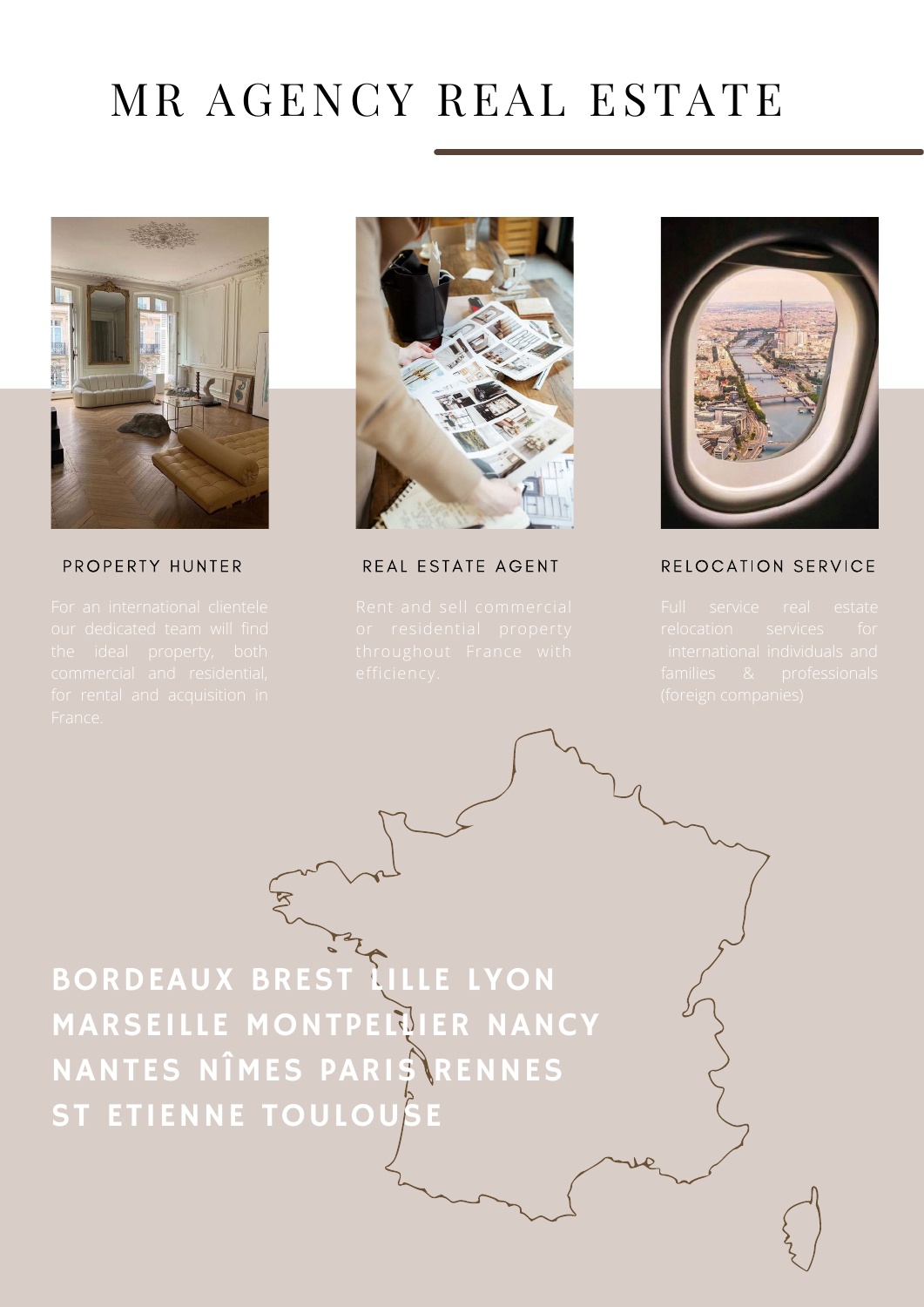# PACKAGE WELCOME

## TO FRANCE

Initial 15-minute **individual interview** to understand the client's needs and their expectations.

Presentation of an **indicative selection of properties** according to the client's lifestyle & budget, including a market overview.

Assignment of a **dedicated MR Agency Real Estate member** to each client.

**Search and selection of properties** (including a minimum of 2 days of research, for 8 to 12 proposed properties).

Itinerary of **visits**.

**Assembly of dossier** including the lease guarantee solution chosen from:

- a financial guarantee put in place through the insurance broker from MR Agency Real Estate
- an online guarantor
- a bank guarantee with a French bank
- an insurance contract for the owner

Submission of **housing application files** for client selected properties.

**Telephone** and **e-mail** follow-up & **negotiation** and **signature** of the lease.

**Utilities** & **internet** set up and subscription to the required multi-risk **home insurance**.

W*hich includes contacting the supplier beforehand by phone, transmitting the relevant information and being present on the day of the appointments in order to ensure the required installation.*

#### **Official check-in**.

A relocation administrative assistant will be onsite for the official check in & check out with the document in both French and the clients native language.

Delivery of our **welcome pack** including: a guide to the area, a list of emergency contacts (police, fire department, emergency services, hospital, etc.), a gourmet basket.

#### **Helpline 7/7**.

*Available by email and by a dedicated mobile number that can be reached every day, including holidays.*

#### **Check out at the end of the rental period**.

Presence of an MR Agency Real Estate consultant and establishment of a digital property report belonging to the agency.

### **3500€ HT / 4200€ TTC €**

(NOT INCLUDING FRENCH SALES TAX OF 20%)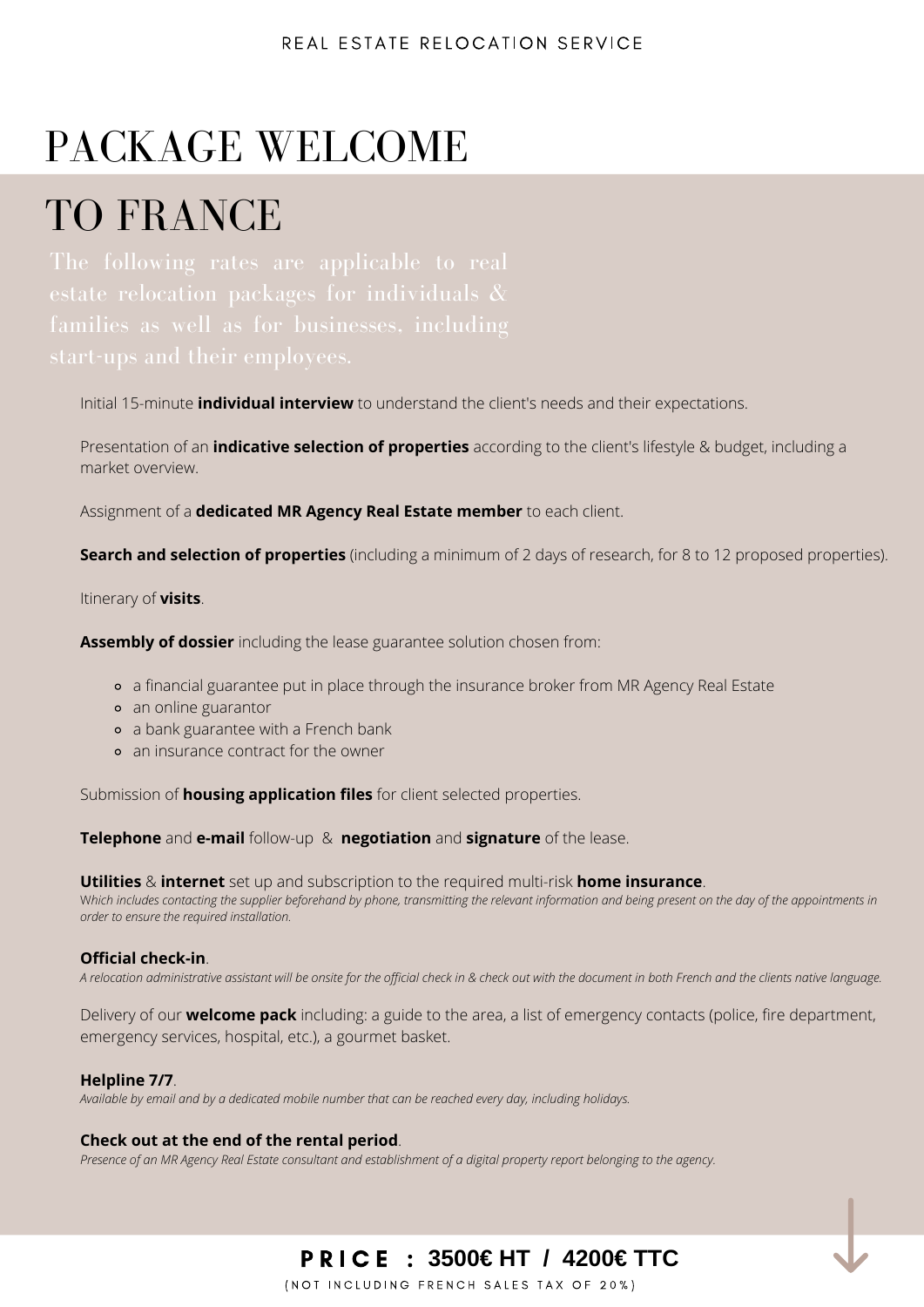# PACKAGE WELCOME

# TO FRANCE OPTIONS

Assistance for **temporary accommodation** (search and allocation of temporary fully furnished accommodation, delivery of the certificate of residence), excluding the cost of the rental : *400€ HT*

Assistance in **opening a bank account** (collecting and sending of required documents, coordination of appointments) : *220€ HT*

Management of an **interior decoration project** and/or **finishings** (possibility of hiring a interior decorator and decorating service from MR Agency Real Estate's approved service providers), excluding the cost of materials and labor: **350€ HT**

Assistance for the **coordination of the move** (from the reception to the final delivery), excluding the cost of transport, storage and customs formalities : *250€HT*

**Professional deep cleaning** prior to move-in : *50€ HT/hour*

Assistance for the **leasing of vehicles** : *250€ HT*

Assistance in finding a **garage**/**parking space** (presentation of 5 different proposals) : *600€HT*

**General assistance** (public transport subscription, sports club registration, cultural and creative activities registration, museum pass registration, French classes registration, orientation assistance, cell phone subscription, etc): **425€ HT** half day, **800€ HT** full day (driver option: 200€ HT half day, 350€ HT full day).

**Family assistance** option (familiarization with schools and extracurricular activities adapted to children's ages, discovery of family entertainment venues) : *800€ HT*

#### PREFERENTIAL RATES GRANTED TO COMPANIES REFERRED BY THE WELCOME TO LA FRENCH TECH / WELCOME TO FRANCE SERVICE :

- 15% discount on published rates and a VIP welcome pack including Veuve Clicquot Champagne and La Comtesse du Barry French specialties assortment.
- A discounted rate applies from more than 10 files subscribing to the Welcome to France Package provided by MR Agency Real Estate.
- For other services provided by MR Agency Real Estate, including property hunting for acquisition of residential or commercial premises, the agency fees are reduced to 4% from 5%.